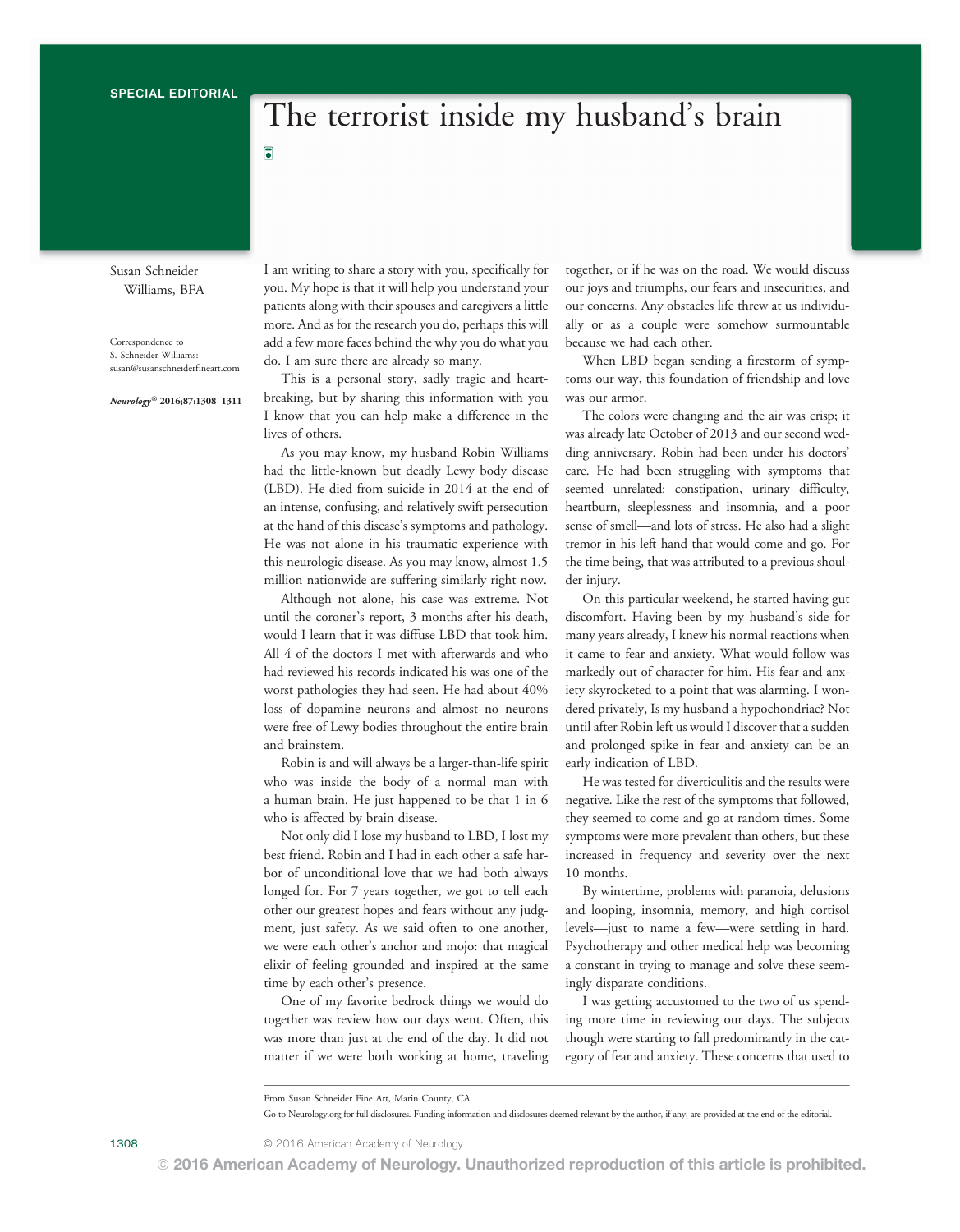have a normal range of tenor were beginning to lodge at a high frequency for him. Once the coroner's report was reviewed, a doctor was able to point out to me that there was a high concentration of Lewy bodies within the amygdala. This likely caused the acute paranoia and out-of-character emotional responses he was having. How I wish he could have known why he was struggling, that it was not a weakness in his heart, spirit, or character.

In early April, Robin had a panic attack. He was in Vancouver, filming Night at the Museum 3. His doctor recommended an antipsychotic medication to help with the anxiety. It seemed to make things better in some ways, but far worse in others. Quickly we searched for something else. Not until after he left us would I discover that antipsychotic medications often make things worse for people with LBD. Also, Robin had a high sensitivity to medications and sometimes his reactions were unpredictable. This is apparently a common theme in people with LBD.

During the filming of the movie, Robin was having trouble remembering even one line for his scenes, while just 3 years prior he had played in a full 5 month season of the Broadway production Bengal Tiger at the Baghdad Zoo, often doing two shows a day with hundreds of lines—and not one mistake. This loss of memory and inability to control his anxiety was devastating to him.

While I was on a photo shoot at Phoenix Lake, capturing scenes to paint, he called several times. He was very concerned with insecurities he was having about himself and interactions with others. We went over every detail. The fears were unfounded and I could not convince him otherwise. I was powerless in helping him see his own brilliance.

For the first time, my own reasoning had no effect in helping my husband find the light through the tunnels of his fear. I felt his disbelief in the truths I was saying. My heart and my hope were shattered temporarily. We had reached a place we had never been before. My husband was trapped in the twisted architecture of his neurons and no matter what I did I could not pull him out.

In early May, the movie wrapped and he came home from Vancouver—like a 747 airplane coming in with no landing gear. I have since learned that people with LBD who are highly intelligent may appear to be okay for longer initially, but then, it is as though the dam suddenly breaks and they cannot hold it back anymore. In Robin's case, on top of being a genius, he was a Julliard-trained actor. I will never know the true depth of his suffering, nor just how hard he was fighting. But from where I stood, I saw the bravest man in the world playing the hardest role of his life.

Robin was losing his mind and he was aware of it. Can you imagine the pain he felt as he experienced himself disintegrating? And not from something he would ever know the name of, or understand? Neither he, nor anyone could stop it—no amount of intelligence or love could hold it back.

Powerless and frozen, I stood in the darkness of not knowing what was happening to my husband. Was it a single source, a single terrorist, or was this a combo pack of disease raining down on him?

He kept saying, "I just want to reboot my brain." Doctor appointments, testing, and psychiatry kept us in perpetual motion. Countless blood tests, urine tests, plus rechecks of cortisol levels and lymph nodes. A brain scan was done, looking for a possible tumor on his pituitary gland, and his cardiologist rechecked his heart. Everything came back negative, except for high cortisol levels. We wanted to be happy about all the negative test results, but Robin and I both had a deep sense that something was terribly wrong.

On May 28th, he was diagnosed with Parkinson disease (PD).

We had an answer. My heart swelled with hope. But somehow I knew Robin was not buying it.

When we were in the neurologist's office learning exactly what this meant, Robin had a chance to ask some burning questions. He asked, "Do I have Alzheimer's? Dementia? Am I schizophrenic?" The answers were the best we could have gotten: No, no, and no. There were no indications of these other diseases. It is apparent to me now that he was most likely keeping the depth of his symptoms to himself.

Robin continued doing all the right things—therapy, physical therapy, bike riding, and working out with his trainer. He used all the skills he picked up and had finetuned from the Dan Anderson retreat in Minnesota, like deeper 12-step work, meditation, and yoga. We went to see a specialist at Stanford University who taught him self-hypnosis techniques to quell the irrational fears and anxiety. Nothing seemed to alleviate his symptoms for long.

Throughout all of this, Robin was clean and sober, and somehow, we sprinkled those summer months with happiness, joy, and the simple things we loved: meals and birthday celebrations with family and friends, meditating together, massages, and movies, but mostly just holding each other's hand.

Robin was growing weary. The parkinsonian mask was ever present and his voice was weakened. His left hand tremor was continuous now and he had a slow, shuffling gait. He hated that he could not find the words he wanted in conversations. He would thrash at night and still had terrible insomnia. At times, he would find himself stuck in a frozen stance, unable to move, and frustrated when he came out of it. He was beginning to have trouble with visual and spatial abilities in the way of judging distance and depth. His loss of basic reasoning just added to his growing confusion.

Neurology 87 September 27, 2016 1309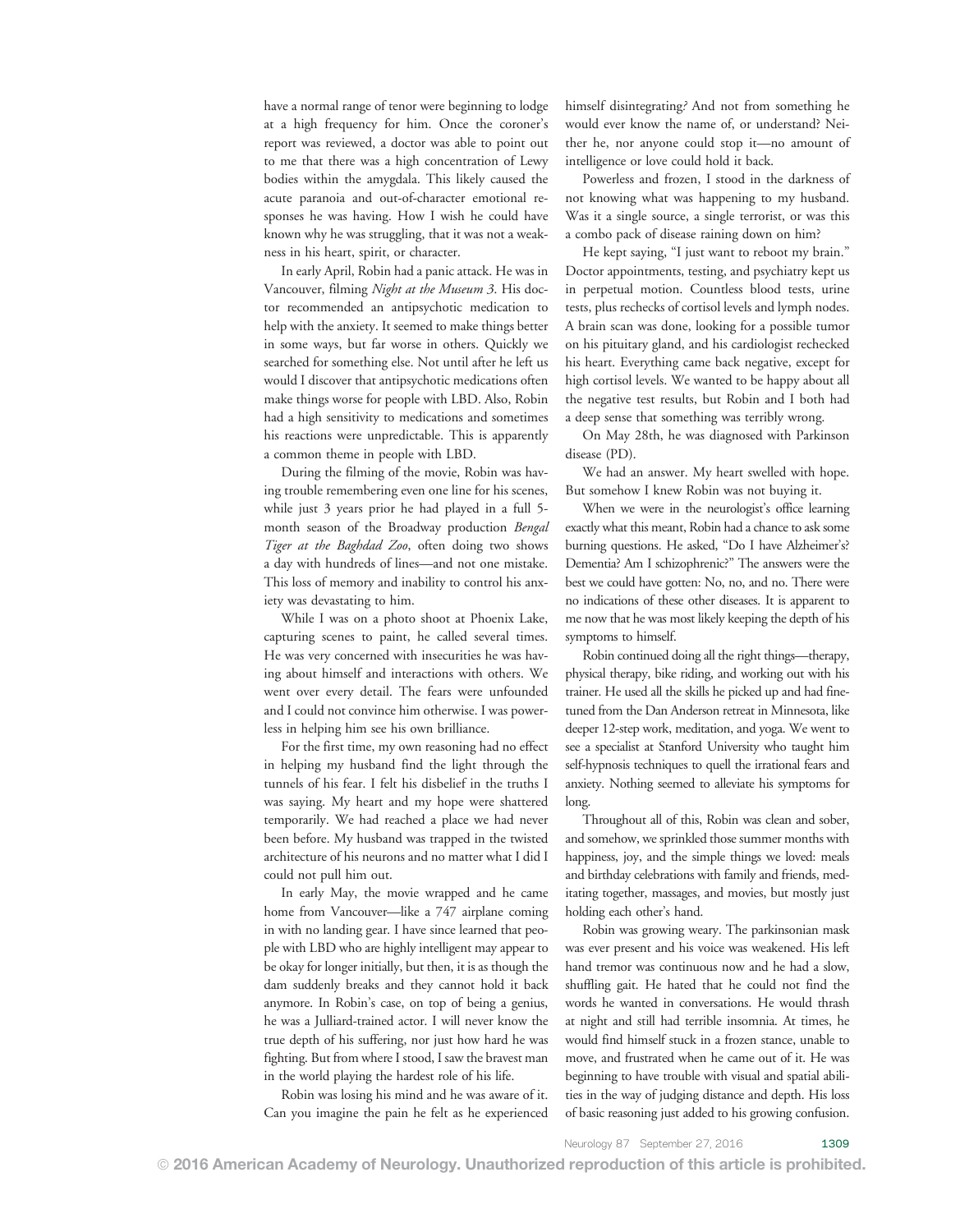It felt like he was drowning in his symptoms, and I was drowning along with him. Typically the plethora of LBD symptoms appear and disappear at random times—even throughout the course of a day. I experienced my brilliant husband being lucid with clear reasoning 1 minute and then, 5 minutes later, blank, lost in confusion.

Prior history can also complicate a diagnosis. In Robin's case, he had a history of depression that had not been active for 6 years. So when he showed signs of depression just months before he left, it was interpreted as a satellite issue, maybe connected to PD.

Throughout the course of Robin's battle, he had experienced nearly all of the 40-plus symptoms of LBD, except for one. He never said he had hallucinations.

A year after he left, in speaking with one of the doctors who reviewed his records, it became evident that most likely he did have hallucinations, but was keeping that to himself.

It was nearing the end of July and we were told Robin would need to have inpatient neurocognitive testing done in order to evaluate the mood disorder aspect of his condition. In the meantime, his medication was switched from Mirapex to Sinemet in an effort to reduce symptoms. We were assured Robin would be feeling better soon, and that his PD was early and mild. We felt hopeful again. What we did not know was that when these diseases "start" (are diagnosed) they have actually been going on for a long time.

By now, our combined sleep deficit was becoming a danger to both of us. We were instructed to sleep apart until we could catch up on our sleep. The goal was to have him begin inpatient testing free of the sleep-deprived state he was in.

As the second weekend in August approached, it seemed his delusional looping was calming down. Maybe the switch in medications was working. We did all the things we love on Saturday day and into the evening, it was perfect—like one long date. By the end of Sunday, I was feeling that he was getting better.

When we retired for sleep, in our customary way, my husband said to me, "Goodnight, my love," and waited for my familiar reply: "Goodnight, my love."

His words still echo through my heart today.

Monday, August 11, Robin was gone.

After Robin left, time has never functioned the same for me. My search for meaning has replicated like an inescapable spring throughout nearly every aspect of my world, including the most mundane.

Robin and I had begun our unplanned research on the brain through the door of blind experience. During the final months we shared together, our sights were locked fast on identifying and vanquishing the terrorist within his brain. Since then, I have continued our research but on the other side of that experience, in the realm of the science behind it.

Three months after Robin's death, the autopsy report was finally ready for review. When the forensic pathologist and coroner's deputy asked if I was surprised by the diffuse LBD pathology, I said, "Absolutely not," even though I had no idea what it meant at the time. The mere fact that something had invaded nearly every region of my husband's brain made perfect sense to me.

In the year that followed, I set out to expand my view and understanding of LBD. I met with medical professionals who had reviewed Robin's last 2 years of medical records, the coroner's report, and brain scans. Their reactions were all the same: that Robin's was one of the worst LBD pathologies they had seen and that there was nothing else anyone could have done. Our entire medical team was on the right track and we would have gotten there eventually. In fact, we were probably close.

But would having a diagnosis while he was alive really have made a difference when there is no cure? We will never know the answer to this. I am not convinced that the knowledge would have done much more than prolong Robin's agony while he would surely become one of the most famous test subjects of new medicines and ongoing medical trials. Even if we experienced some level of comfort in knowing the name, and fleeting hope from temporary comfort with medications, the terrorist was still going to kill him. There is no cure and Robin's steep and rapid decline was assured.

The massive proliferation of Lewy bodies throughout his brain had done so much damage to neurons and neurotransmitters that in effect, you could say he had chemical warfare in his brain.

One professional stated, "It was as if he had cancer throughout every organ of his body." The key problem seemed to be that no one could correctly interpret Robin's symptoms in time.

I was driven to learn everything I could about this disease that I finally had the name of. Some of what I learned surprised me.

One neuropathologist described LBD and PD as being at opposite ends of a disease spectrum. That spectrum is based on something they share in common: the presence of Lewy bodies—the unnatural clumping of the normal protein,  $\alpha$ -synuclein, within brain neurons. I was also surprised to learn that a person is diagnosed with LBD vs PD depending on which symptoms present first.

After months and months, I was finally able to be specific about Robin's disease. Clinically he had PD, but pathologically he had diffuse LBD. The predominant symptoms Robin had were not physical—the pathology more than backed that up. However you look at it—the presence of Lewy bodies took his life.

The journey Robin and I were on together has led me to knowing the American Academy of Neurology